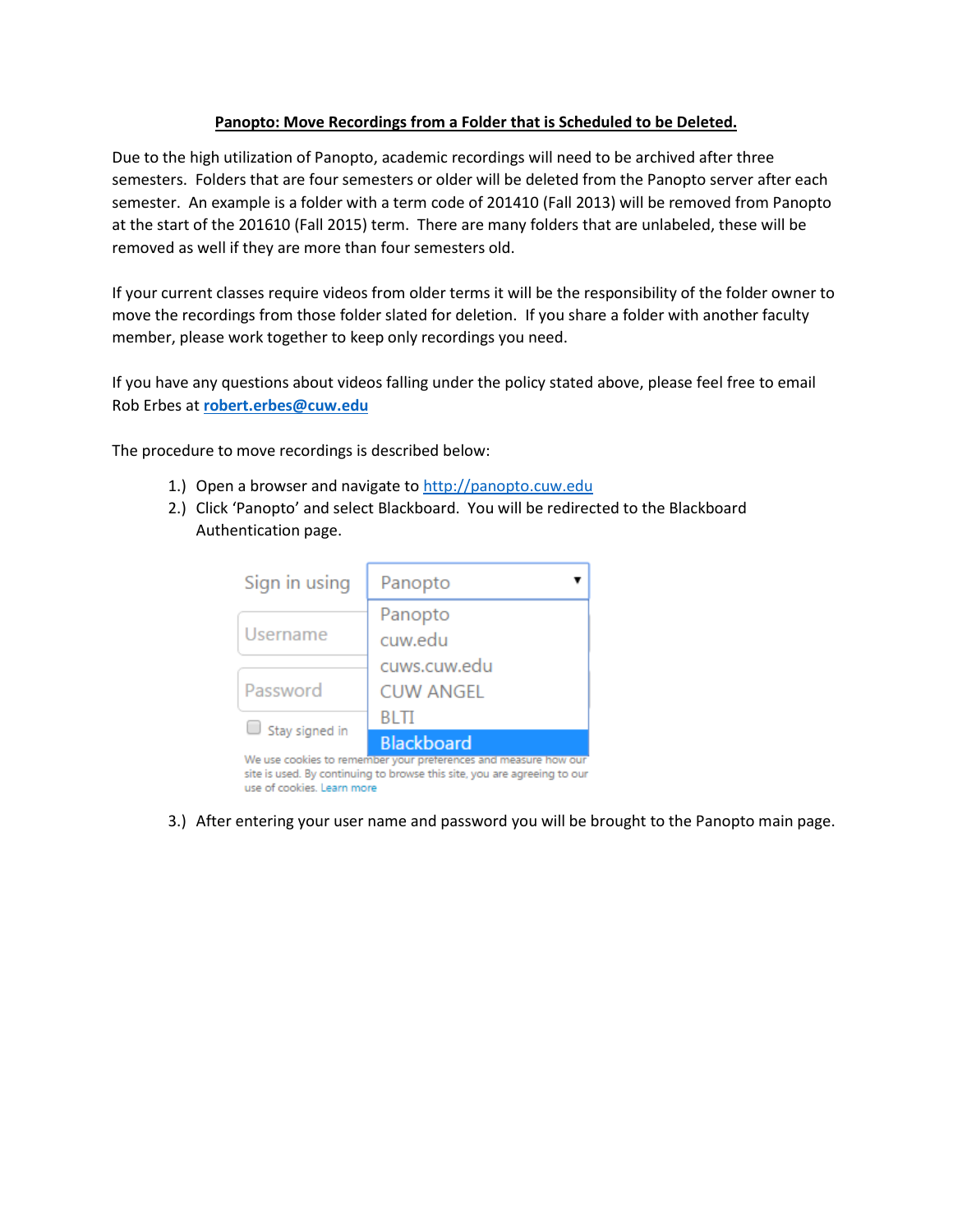## 4.) Click 'All Folders'

| <b>B</b> PANOPTO                         |                              | Search all sessions                                                                | cuw.edu\rerbes -<br>۹<br>Create $\blacktriangledown$<br>Download Recorder Help -                       |
|------------------------------------------|------------------------------|------------------------------------------------------------------------------------|--------------------------------------------------------------------------------------------------------|
| ▣<br><b>All Sessions</b>                 | $\overline{a}$<br>п<br>20187 | <b>回 All Sessions</b>                                                              |                                                                                                        |
| <b>O</b> In Progress                     | $\Delta$                     | $=$<br>壨<br>$C$ Refresh<br>$m = 1$                                                 | Filter by date                                                                                         |
| <b>()</b> Processing                     |                              | Sort by: Name<br><b>Duration</b>                                                   | Location<br>Rating<br>Date $\blacktriangleright$                                                       |
| Scheduled                                |                              | □<br>.                                                                             | ● Peds GU Coleen Rosen<br>Recording right now in FNP III - Adv Clin Nurs Prac MSN 853 DLC 31750-201530 |
| Bookmarked<br>o.                         |                              | $\blacksquare$ (1)<br><b>11111111</b>                                              | 13:07                                                                                                  |
| <b>a</b> All Folders                     | 1250                         | ∩                                                                                  | Week 1: Group Work Intro: Health Topics in Primary Care                                                |
| $\overline{\phantom{a}}$ Folders         |                              |                                                                                    | 8/27/2015 in FNP I - Adv Clin Nurs Prac MSN 851 DLC 11606-201510<br>16:20                              |
| All Folders                              | ÷                            | <b>START</b>                                                                       |                                                                                                        |
| <b>Exercise Sector</b><br>Recordings     | 10                           | ⋒<br><b>TAILER STAINERS</b>                                                        | Week 1: Course Introduction                                                                            |
| <b>E</b> #panopto                        | 6                            | <b>CORDIA UNIVERSIT</b><br><b>WISCONSIN</b>                                        | 8/27/2015 in FNP I - Adv Clin Nurs Prac MSN 851 DLC 11606-201510                                       |
| <b>Panopto Testing</b>                   | $\mathbf{0}$                 | <b>STANZA AN AN AN AN AREA</b>                                                     | 47:03                                                                                                  |
| 001 Clinical Pharmacy<br><b>Services</b> | 3                            | Dr. Jennie Peters: Instructor far section<br>Dr. MAN Campagna: Indicator for group |                                                                                                        |

- 5.) In the 'Search all folders…' box, type the name of the folder you wish to move recordings *from*.
	- a. In this example below I am searching for folders with 'test' in the title.
	- b. I will be moving the recording from folder 'Panopto Test' to 'Test Delete', then left click the title of the folder to view the video list.

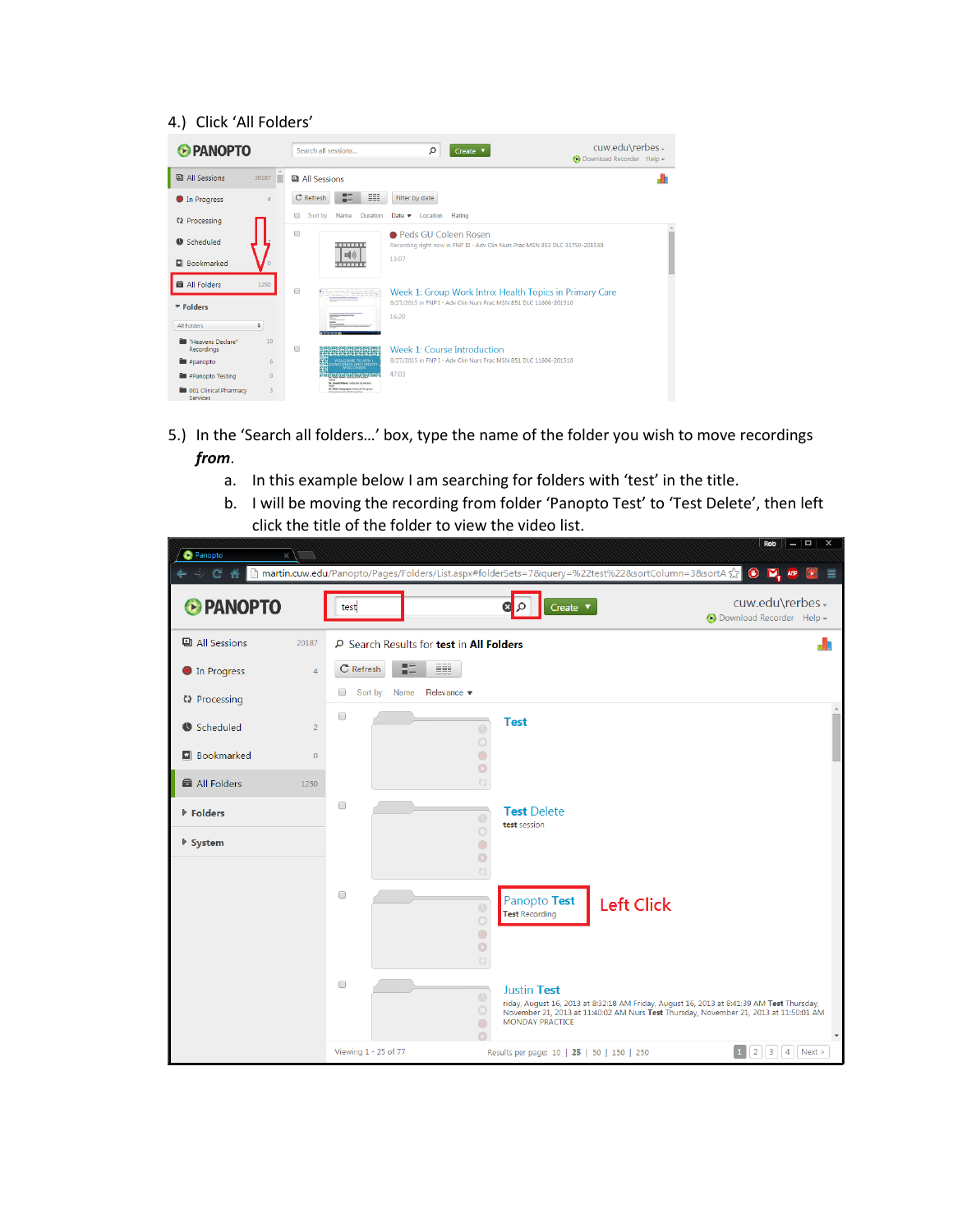6.) If you wish to move only a few recordings, put a check mark in the box next to the recording(s) you wish to move. Otherwise to move all recordings, you may click the checkbox below the refresh button above the recording list to select ALL recordings.



7.) Then click the 'Move' button that appears at the top of the page.

| <sup>2</sup> Panopto Test : Panopto                                                                                                                                                |                                                                                                   | $ Rob  =  D  \times$                         |  |  |  |  |  |  |
|------------------------------------------------------------------------------------------------------------------------------------------------------------------------------------|---------------------------------------------------------------------------------------------------|----------------------------------------------|--|--|--|--|--|--|
| $\Box$ martin.cuw.edu/Panopto/Pages/Sessions/List.aspx#folderID=%22ca142519-06e0-4cec-8502-71031b751c61' $\Im$<br>$\bullet$<br>← ⇒ C ñ<br>M,<br><b>ABP</b><br>$\Omega$<br>$\equiv$ |                                                                                                   |                                              |  |  |  |  |  |  |
| <b>B</b> PANOPTO                                                                                                                                                                   | م<br>Search in folder "Panopto Test"<br>Create $\blacktriangledown$                               | cuw.edu\rerbes -<br>Download Recorder Help - |  |  |  |  |  |  |
| <b>四 All Sessions</b><br>20187                                                                                                                                                     | <b>Panopto Test</b>                                                                               | 20,<br>O N.                                  |  |  |  |  |  |  |
| <b>O</b> In Progress<br>4                                                                                                                                                          | $=$<br>壨<br>$C$ Refresh<br>Filter by date<br>Delete<br>Share<br>Copy<br>Move<br>õ=.               | $\bigcirc$ $\Box$ Show scheduled recordings  |  |  |  |  |  |  |
| <b>()</b> Processing                                                                                                                                                               | Sort by: Name<br>Duration<br>$\overline{\mathscr{L}}$<br>Date $\blacktriangledown$<br>Rating      |                                              |  |  |  |  |  |  |
| Scheduled<br>$\overline{2}$                                                                                                                                                        | $\overline{a}$<br><b>Test Recording</b><br><b>STOL PAN PTO</b><br>EН<br>2/26/2013 in Panopto Test |                                              |  |  |  |  |  |  |
| <b>El</b> Bookmarked<br>$\mathbf{0}$                                                                                                                                               | 0:17                                                                                              |                                              |  |  |  |  |  |  |
| all Folders<br>1250                                                                                                                                                                |                                                                                                   |                                              |  |  |  |  |  |  |
| $\overline{\phantom{a}}$ Folders                                                                                                                                                   |                                                                                                   |                                              |  |  |  |  |  |  |
| ÷<br>All Folders                                                                                                                                                                   |                                                                                                   |                                              |  |  |  |  |  |  |
| <b>THE "Heavens Declare"</b><br>10<br>Recordings                                                                                                                                   |                                                                                                   |                                              |  |  |  |  |  |  |
| <b>E</b> #panopto<br>6                                                                                                                                                             |                                                                                                   |                                              |  |  |  |  |  |  |
| #Panopto Testing<br>$\mathbf{0}$                                                                                                                                                   |                                                                                                   |                                              |  |  |  |  |  |  |